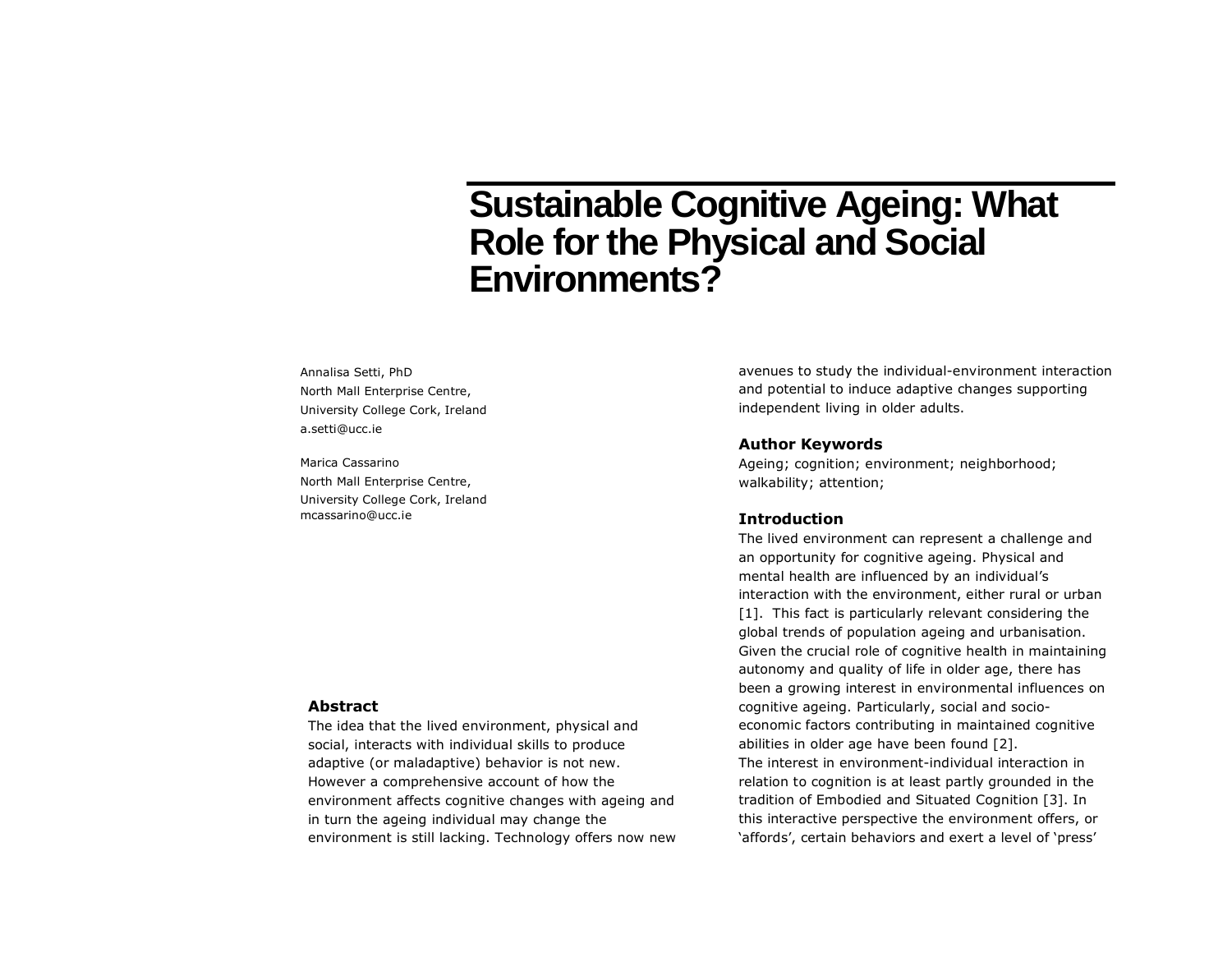on the individual [\[4,](#page-2-3) [5\]](#page-2-4). For example a traffic light on a large cross-road may only afford crossing to younger but not older frail individuals who would require a longer time [\[6\]](#page-2-5). At the same time, attempting to cross the road at the traffic light is a form of dual tasking (walking, paying attention to the light and other pedestrians) which constitute cognitive stimulation as well as requiring a certain amount of cognitive effort. In fact it has been shown that the type of stimulation that different environments offer is associated with different cognitive abilities such as the attention and some environments, notably green environments, are more restorative for attention than urban landscapes. More complex and cluttered environments are more difficult to navigate for older people. The burden on cognition in dealing with complex environments has been shown in laboratory tasks [\[7\]](#page-2-6) and in terms of choice of transportation and routes [\[8\]](#page-2-7).

#### **Technology and lived environment**

The present paper is aimed at stimulating debate on two main issues derived from the tradition of studies briefly summarized above: 1) whether it is possible to individuate ways to capitalize on the current technological advancements in tracking and portable fitness to quantify the kind/quantity of environmental stimulation processed on-line by the individual and, potentially his/her reactions to the environment to assess environmental cognitive load; for example is it possible to track not only how much movement but also how much social interaction a person experiences when outdoor? How much noise one is subjected to? Have they to deal with traffic? This cognitive load could then be alleviated by community initiatives such as the Mobility Ambassadors

#### [\(http://www.seniormobility.org/ambassadors.html\)](http://www.seniormobility.org/ambassadors.html),

showing the possibility to instigate positive change in older adults with community support. Intergenerational exchange may play an important role in this regard. Virtual communities may possibly be used to extend usability of the environment, for example through online updates on traffic, presence of other people in a given place or other information of interests for the older individual.

2) The paths, in geographical sense, chosen by an individual are filled with meaning, as well expressed in the work of artists

[\(http://www.tlclark.com/atlasofthehabitual/\)](http://www.tlclark.com/atlasofthehabitual/). Different paths and exposure to different environments are associated with different subjective experiences of the environment, which can now be tracked on a large scale thank to GPS and mobile apps [\[9\]](#page-2-8). Older adults can potentially build their own maps of different locations and share them with anyone who may be interested. Simple information such as availability of footpaths or benches may be of use in deciding to explore different environments but also information on pleasantness to different age groups and people with different interests.

Subjective and objective cognitive and psychological ways to live the environment may have substantially different impact on health and quality of life. Although older age brings a natural restriction of activities and a different kind of interaction with proximal environments such as neighborhoods as well as the entire urban setting, it may be possible to use technology advancement to support a more broad idea of independent living in older age and to expand the lived environment in a cognitively, psychologically and physically manageable way.